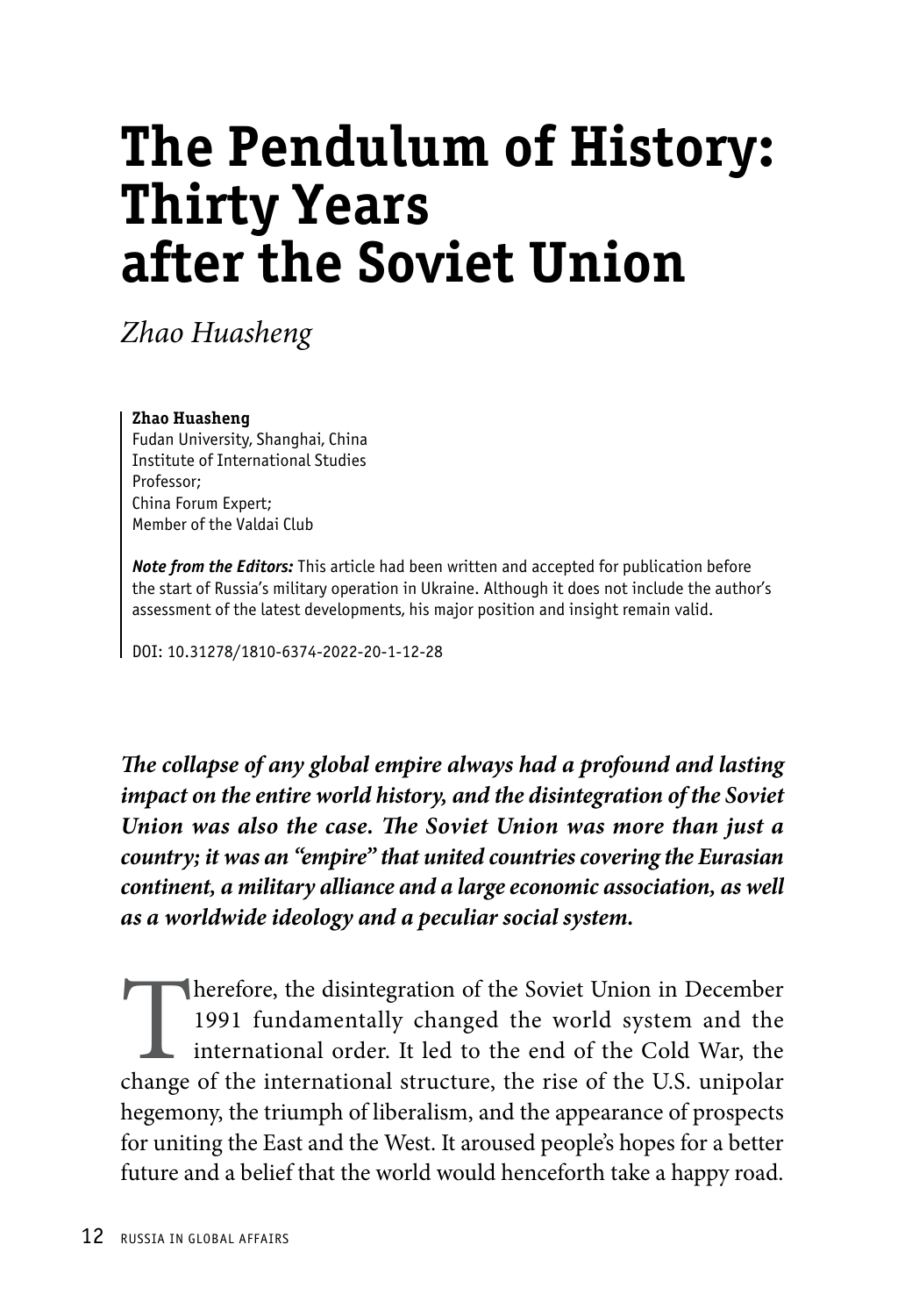However, thirty years on, almost all the major changes brought about by the collapse of the Soviet Union have gone into reverse. Five main reversals clearly stand out today.

# **FROM THE END OF THE COLD WAR TO THE START OF A NEW ONE**

The end of the Cold War was the most significant outcome of the Soviet Union's collapse. Opinions differ as to when exactly the Cold War ended, with some associating it with the fall of the Berlin Wall on November 9, 1989, and others, with the dissolution of the Warsaw Pact on July 1, 1991. However, its root cause was the collapse of the Soviet empire. The confrontation between the East and the West that had lasted for more than forty years was resolved. It was widely believed that the world would enter an era free of confrontation. However, the present-day realities indicate that a New Cold War has emerged full blown.

The New Cold War is specifically the current state of China-U.S. and Russia-U.S. relations. Some think that the current great power relationship is dissimilar to that of the Cold War. There are no world blocs of nations competing with each other, no military alliances standing against each other, no economic markets isolated from each other, and no ideological struggle between communism and capitalism. Humankind is now facing increasingly dangerous common threats, major countries have not only competitive but also common interests, they are engaged not only in confrontation but cooperation as well.

All this is true. Indeed, what is happening now is not the kind of the Cold War the world witnessed in the 20th century. Yet just saying that today's great power relations are not like the old ones is not saying what they are. What exactly is happening in the world today? This is a question of paramount importance.

I believe the 'Cold War' is a name that emphasizes the nature, rather than the outward shape, of great power relations. A Cold War is a form of international politics, particularly for great power relations. Rivalry still exists and its traditional content will remain. Although present-day relations between great powers differ from those of the Cold War era in many ways, they are in some ways even colder.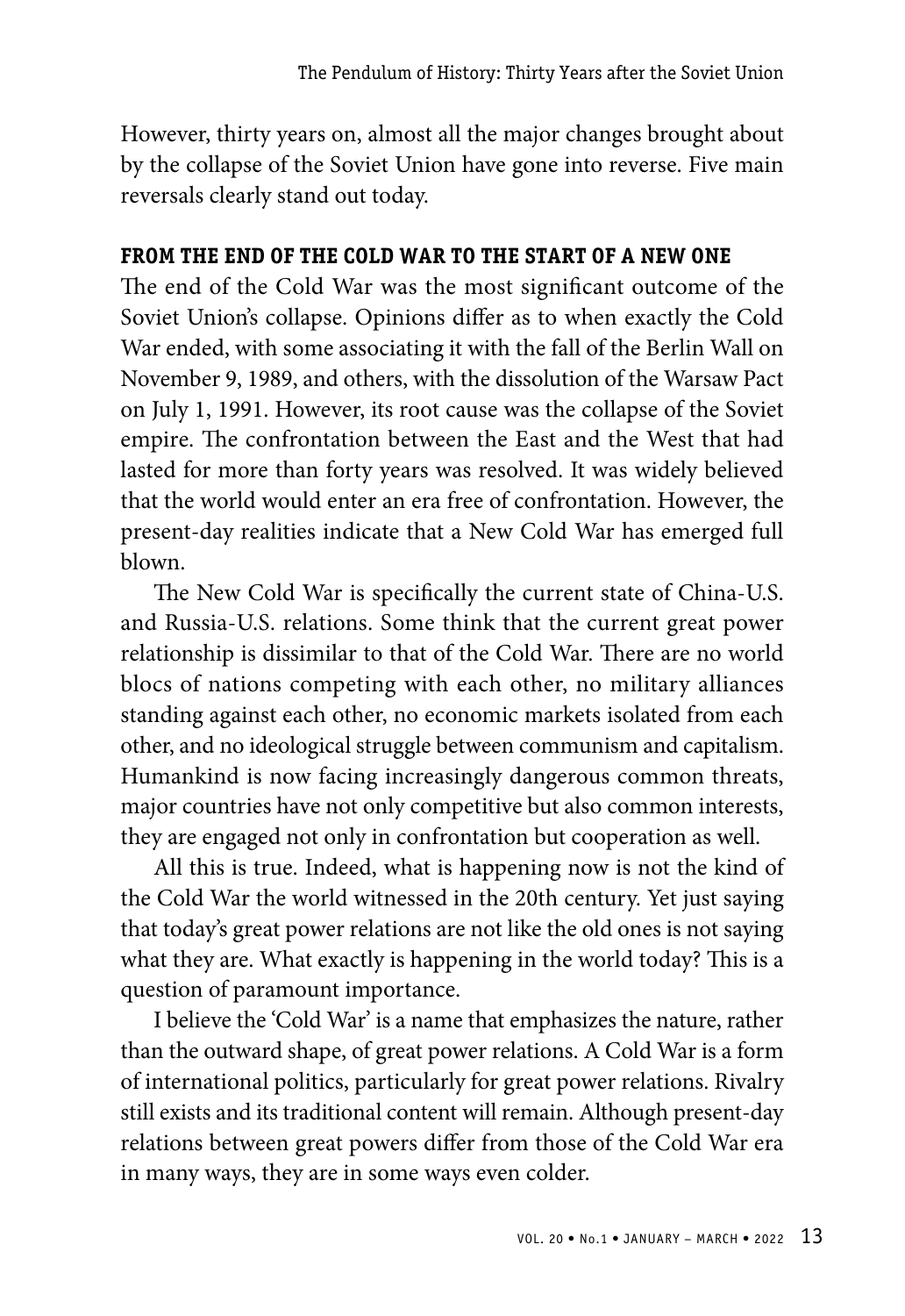Both China and Russia are interested in establishing cooperative relations with the United States, and there could be certain cooperation between them. However, the United States positions China and Russia as strategic rivals and challengers, which has been repeatedly expressed in U.S. official documents and speeches. The United States pursues an open, comprehensive, and systemic policy of strategic containment of China and Russia.

The New Cold War between Russia and the United States predates that between China and the United States. A look back at Russia-U.S. relations over the past thirty years gives an impressive picture. U.S. presidents, including Clinton, Bush, Obama, and Trump (but not including George H.W. Bush as he was in power for only a year after Russia had gained independence), left the White House with Russian-American relations worse than they were when they took office, without exception.

Although Russia-U.S. relations started worsening in 2007, the Ukraine crisis of 2014 came as a clear sign of increased confrontation. The list of negative issues in Russia-U.S. relations is long and continues to grow, while the list of constructive issues is too short. Contradictions, conflicts, mistrust and enmity between Russia and the United States have continuously accumulated and expanded. It is hard to find a name for such a relationship other than a New Cold War.

China-U.S. relations entered the New Cold War later than Russia-U.S. relations, but the turning point was sharper, the degradation is faster, and the contradictions are more acute and more comprehensive.

China-U.S. relations have always been plagued with serious problems and contradictions and have intermittently spiraled into fierce confrontation. During Trump's term in office the bilateral relations saw an overall deterioration. The original basis of China-U.S. relations was completely deconstructed, and the bilateral relations were put into a completely different environment. While previously close economic ties and huge volumes of trade used to be the driving force and stabilizer of China-U.S. relations, now they have become a source of contradictions and irritation. The United States began to "decouple" economically and technologically from China, and China's political system became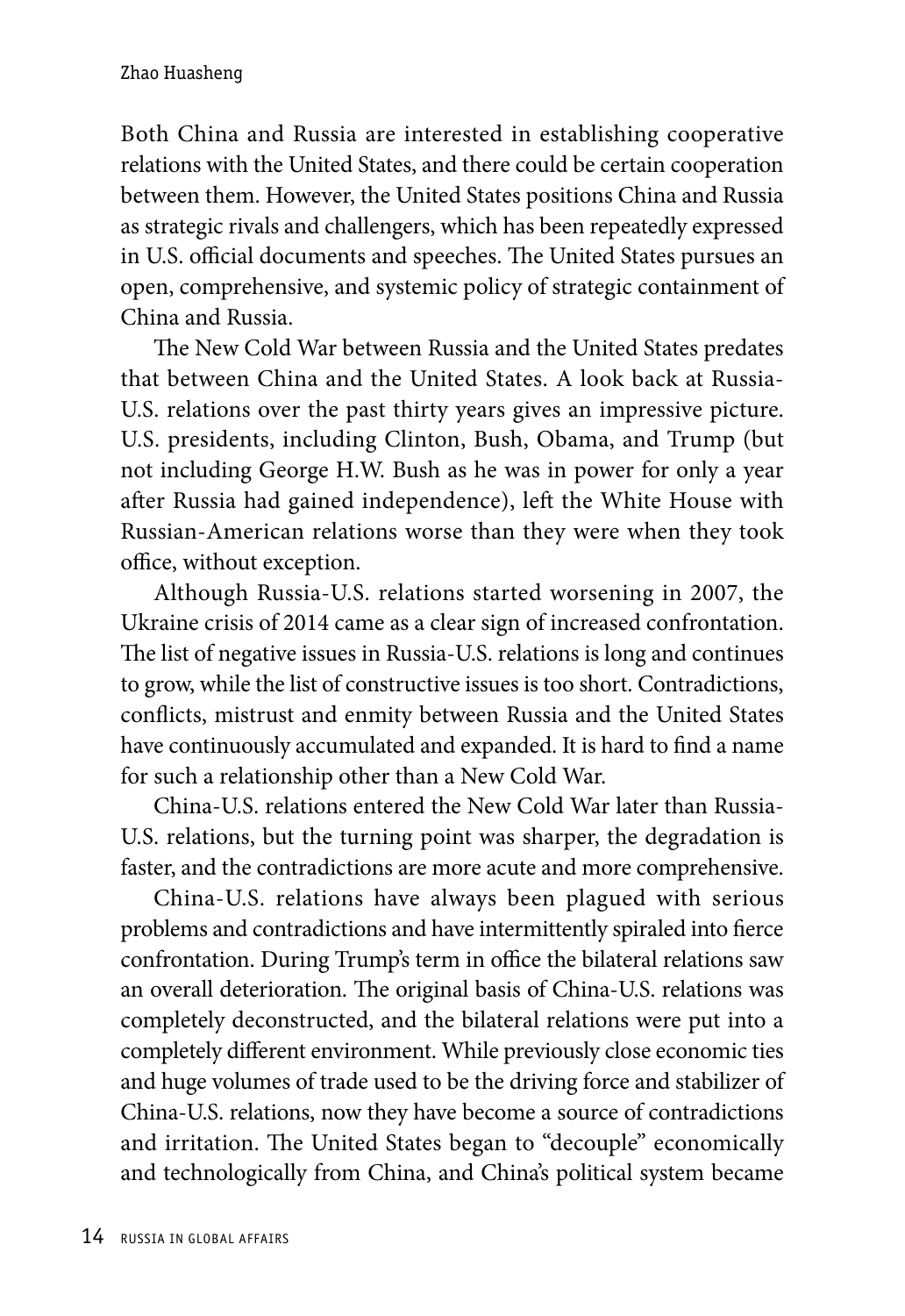a target for American attacks. Washington also crafted the so-called human rights issue in Hong Kong and Xinjiang, carried out militarily provocative activities against China in the South China Sea and the Taiwan Strait, blamed China for the spread of the pandemic, using it as a pretext for building regional and international coalitions against China. Put simply, the United States has laid open all-round siege against China. So, it would not be an exaggeration to call it a New Cold War.

Since the United States is engaged in the New Cold War with China and Russia at the same time, and China and Russia are close strategic partners, the New Cold War tends to develop on a broader scope, with the United States as one side and China and Russia as the other side. This factor makes the New Cold War different from the 20th-century Cold War. Another difference is that China and Russia are not a military alliance and military confrontation is not the main content of the New Cold War, it is more manifest in international politics. The political division between the United States and China and Russia has become an objective reality. The United States carries out the policy of dual containment against China and Russia, while China and Russia support each other and jointly resist the strategic pressure from the United States.

There are many uncertainties about the future development of the New Cold War. Will it intensify or abate? Will the strategic cooperation between China and Russia be maintained if the United States implements the policy of separating China from Russia? Will the New Cold War be a long-term state of great power relations or merely a transitional form? There are no definitive answers to these questions.

However, it is clear that, at least in the medium term, the New Cold War between the U.S. on one side and China and Russia on the other side is likely to intensify, the strategic partnership between China and Russia will be maintained and consolidated despite U.S. possible attempts to separate them, and the New Cold War will remain the basic feature of great power relations in the future.

### **FROM OLD BIPOLARITY TO THE FORMATION OF A NEW ONE**

After the breakup of the Soviet Union, the bipolar structure of the world order, which had lasted for forty years, disappeared. The collapse of the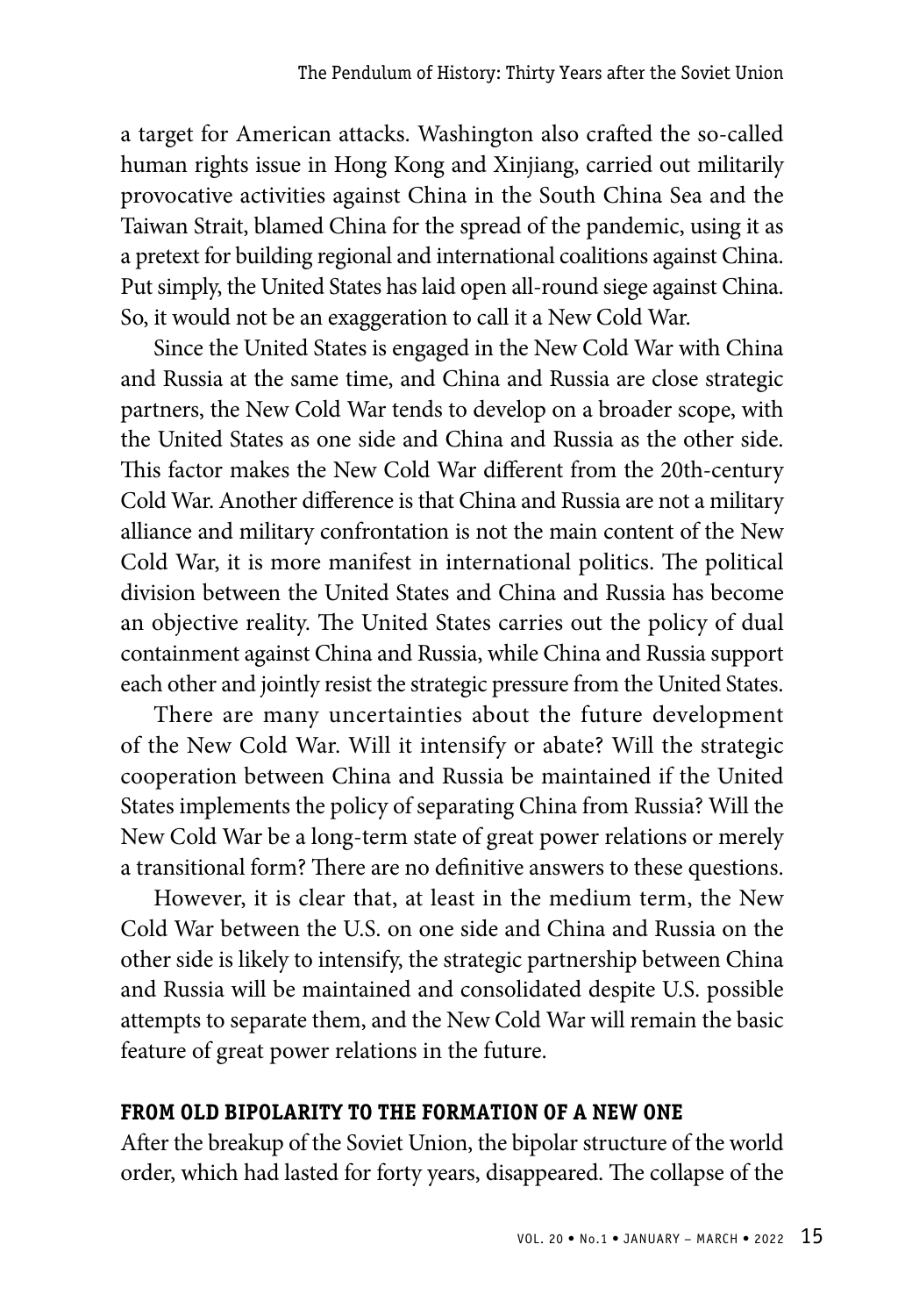Soviet Union made the United States the only superpower, a hegemon, whose national strength left other countries in the dust. For a while it seemed that this state of affairs was unshakeable and would last forever. However, today it is clear that, although the United States continues to be the most powerful country, the unipolar system is becoming more and more difficult to sustain, and a new bipolar structure is emerging.

In the new bipolarity there has occurred a reversal of roles and leading actors. The United States remains, but the Soviet Union has been replaced by China. The new bipolarity is obviously smaller in scale as it involves two countries rather than two political and military blocs. And it is also less influential as it does not determine the entire world politics.

Not everyone would agree with the existence of this bipolar structure. I believe that the present-day international system is in transition, and international politics is marked by great contradictions and coexistence of multipolar, bipolar, and unipolar components. In this grand pattern, multipolarity is the macro framework, bipolarity is rising rapidly, and unipolarity tends to decline. The relationship between the new bipolarity and multipolarity is complicated, but they are not antagonistic or mutually exclusive. The new bipolarity does not go beyond the multipolar structure, it is still within its framework. I would describe it as a prominent bipolar structure within a multipolar framework.

The formation of the new bipolar structure stems from two factors: the rapid rise of China, and the U.S. containment policy against China.

The 1990s, when the Soviet Union collapsed, was also a period when China's economy began to grow rapidly after the start of economic reform and adoption of an open policy. Over the past thirty years, China has turned from a poor and backward country to the second largest economy in the world. Although China is still behind the United States in terms of overall national strength, the distance with the United States is so close that the U.S. can feel the breath of China catching up behind.

Unlike the Soviet Union, which balanced out the United States in military might, China's balance with the United States is primarily manifest in economic indicators. According to some reports, in 1992, immediately after the collapse of the USSR, U.S. GDP was estimated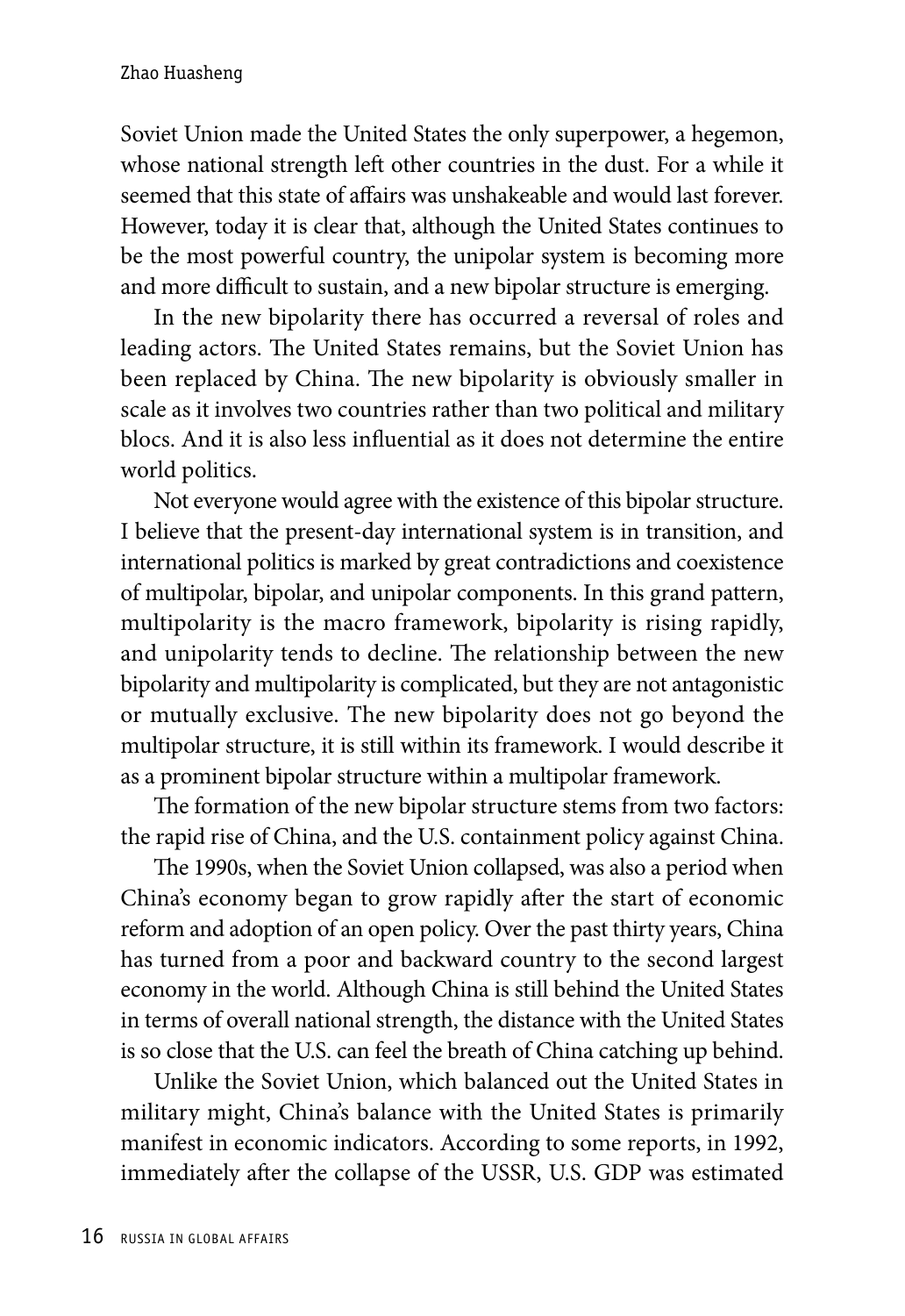at \$6.52 trillion, which was about 25.6 percent of world economic output, while China's GDP was at \$426.9 billion, which accounted for 1.67 percent of the world economy. Thus, China lagged behind dramatically and ranked tenth among world economies. By 2020, U.S. GDP had more than trebled, reaching \$20.94 trillion, but at the same time, the U.S. share of the world economy had dropped to 24.7 percent, while China's aggregate economic strength had increased by more than 34 times during the same period, rising to \$14.72 trillion, which makes up about 70 percent of U.S. GDP and about 17 percent of the world economy. With the expansion of China's economic base, its share of the world's economic aggregate has been growing by about one percent every year, from 4.8 percent in 2005 to about 17 percent today. According to various forecasts, with the current trend maintained, China will overtake the United States as the world's largest economy in the near future.

The narrowing gap between China and the United States is observed not only in economic indicators. China has been investing on a large scale in science and technology, manufacturing, infrastructure construction, military buildup, overseas investment, international aid, education, culture, medical care, environmental protection, and social welfare. As a result, China's overall national strength and capabilities have been improving steadily and rapidly. Today, with the fourth industrial revolution in progress, China is at its forefront. It ranks first in world trade, makes large-scale foreign investments and implements projects around the world. China's ability to design, produce and build is mind-boggling. The renminbi's status as an international reserve and settlement currency is on the rise. China's military strength is increasing, and military modernization is proceeding rapidly. All these advances have increased China's comprehensive national strength and made the United States feel that China is "the only competitor with the potential to combine its economic, diplomatic, military, and technological might" to mount a sustained challenge to the United States.

The change in the national strength between China and the United States is the natural result of their differing development speed. It carries no special political implications all by itself.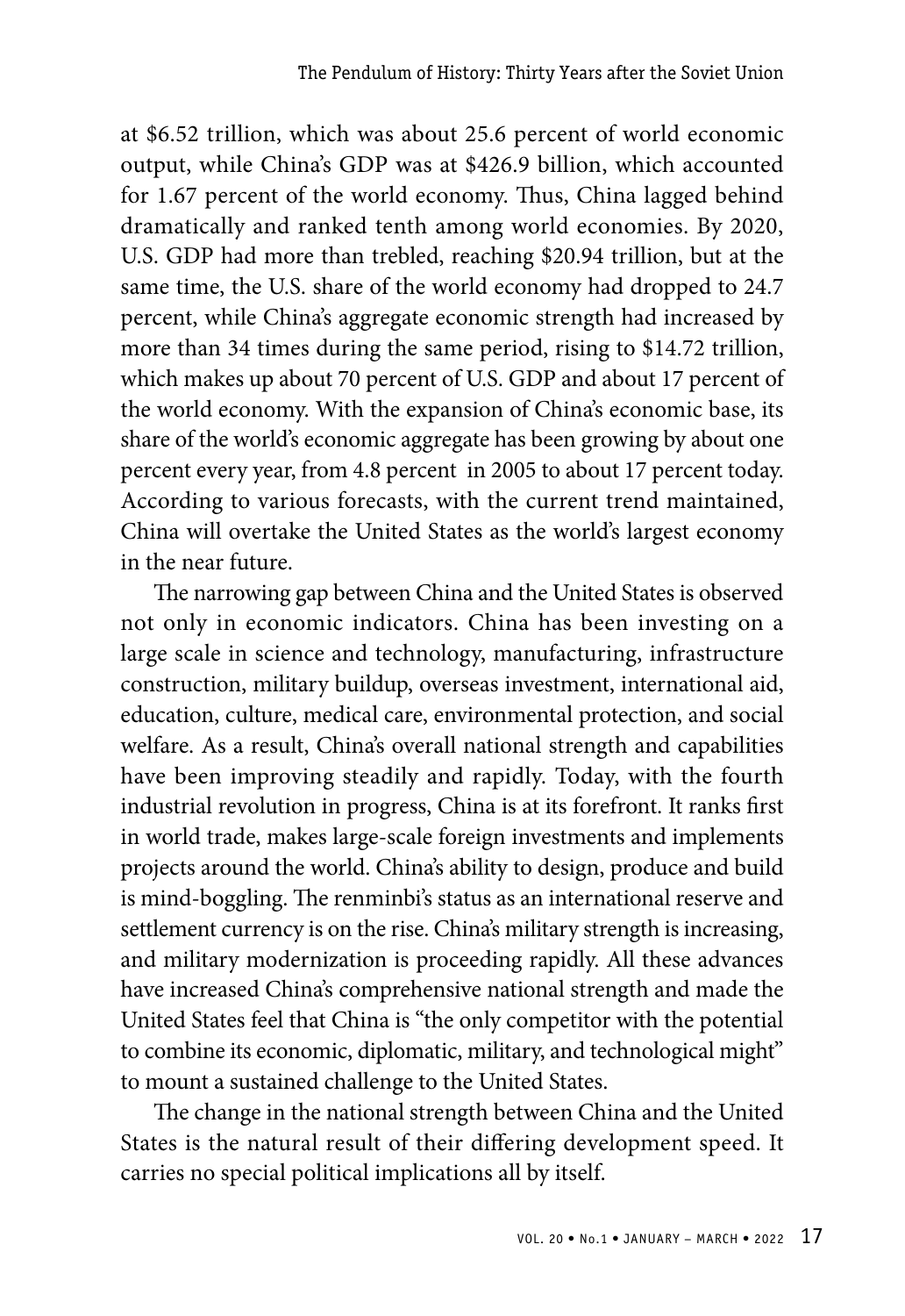The existence of two most powerful countries does not necessarily mean the emergence of bipolarity. If the two great powers are irrelevant to each other or cooperate with each other, this is not bipolarity.

Only a competitive and confrontational relationship can turn the two major powers into a bipolarity. The U.S. regards China as its strategic rival and carries out containment policy, making Sino-U.S. relations competitive and antagonistic. It is the key factor to turn China-U.S. relations into a new bipolarity.

Judging from the current trend, the new bipolarity will not only continue, but will become increasingly prominent in international relations. China and the United States will maintain their strong positions in the world for a long time to come. China is still growing faster than other major countries and catching up with the U.S.. America's dominance in the world is declining, but only relatively, and mostly with regard to China. The U.S. economy is not in absolute decline, it is also growing at a normal rate, and the U.S. will remain the strongest country in the foreseeable future in terms of overall strength. The combined GDP of China and the United States will continue to account for more than 40 percent of the world economy, and the economic gap between them and other countries will continue to widen, which makes the material basis of the new China-U.S. bipolarity increasingly stronger.

On the other hand, the U.S strategic containment policy towards China has been widely agreed upon in the U.S.. No matter whether the Republican Party or the Democratic Party is in power, this policy will not change. Beijing has no more illusions about the fundamental changes in the U.S. policy towards China and will resolutely fight back on issues concerning China's core interests, which means that China-U.S. relations will constantly be plagued with contradictions, conflicts, and struggle. There could be detente and cooperation, but strategic competition will be the main feature of the relationship in the long run. Some believe that this competition between China and the United States may be longer, broader and more intense than that in the Cold War. The subjective factors that create the new bipolarity will continue to increase.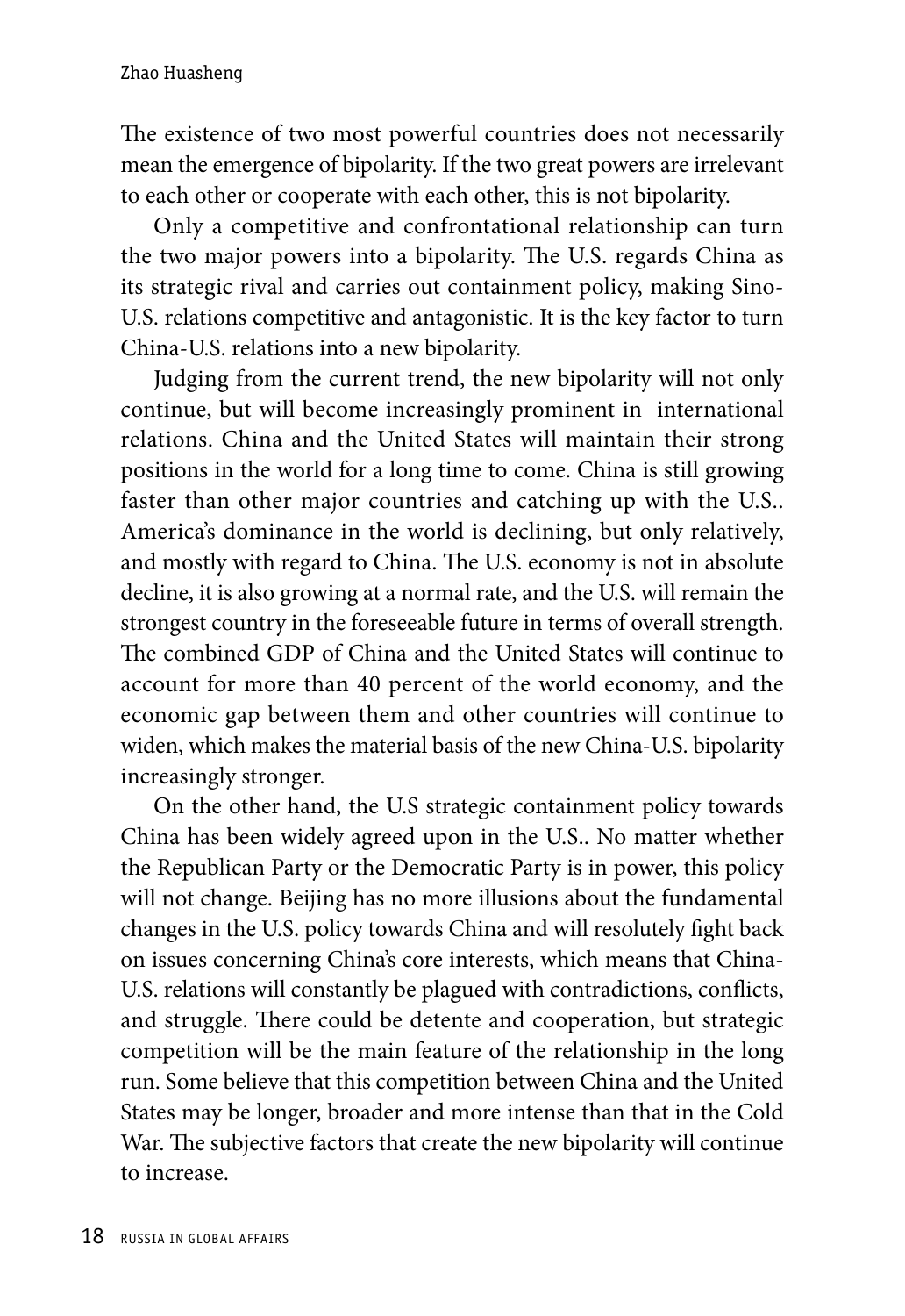In the future, the new bipolarity will exert an increasingly significant influence on international politics and become an important perspective from which to view today's world. In a sense, this means that international politics has returned to pre-Soviet times.

## **TOWARDS A NEW SYSTEM OF EAST–WEST RELATIONS**

The collapse of the Soviet Union led to the disappearance of the East– West system. More precisely, it was the Eastern system that disappeared, while the Western system survived, and even thrived triumphantly. Many countries of the former Eastern system turned to the West, accepted its values and political models, and entered West-dominated international and regional mechanisms and organizations. In other words, the Western system absorbed the Eastern system, and thus went global in a certain sense. However, what we see now is a reversal of the changes brought about by the collapse of the Soviet Union, with a new East–West system emerging on the horizon.

Clearly, the concept of a new East–West system is not complete, nor is it accepted by all. Like the concepts of the New Cold War and the new bipolarity, it differs significantly from that of the previous Cold War in nature and form. At present, the new East–West system exists more in political consciousness, mainly as a divide in political identity. This is not a confrontation between two political and military blocs, nor is it an absolute opposition: the sides may be partners and cooperate with each other in some respects and areas. Nevertheless, according to a series of objective facts, it is clear that the world is being divided again, and the outlines of the two camps of worldwide significance are becoming more and more obvious, although it is not yet fully formed and finalized, and more importantly, the trend of this division is persisting.

The primary reason for the emergence of the new East–West system is that the United States and the West are consciously creating such a split. It can be observed that after the end of the Cold War, the strategic goal of the United States and the West was to dissolve the East in the Western system, and it implemented the policy of "pulling" China and Russia into the Western system. Naturally, it was assumed that China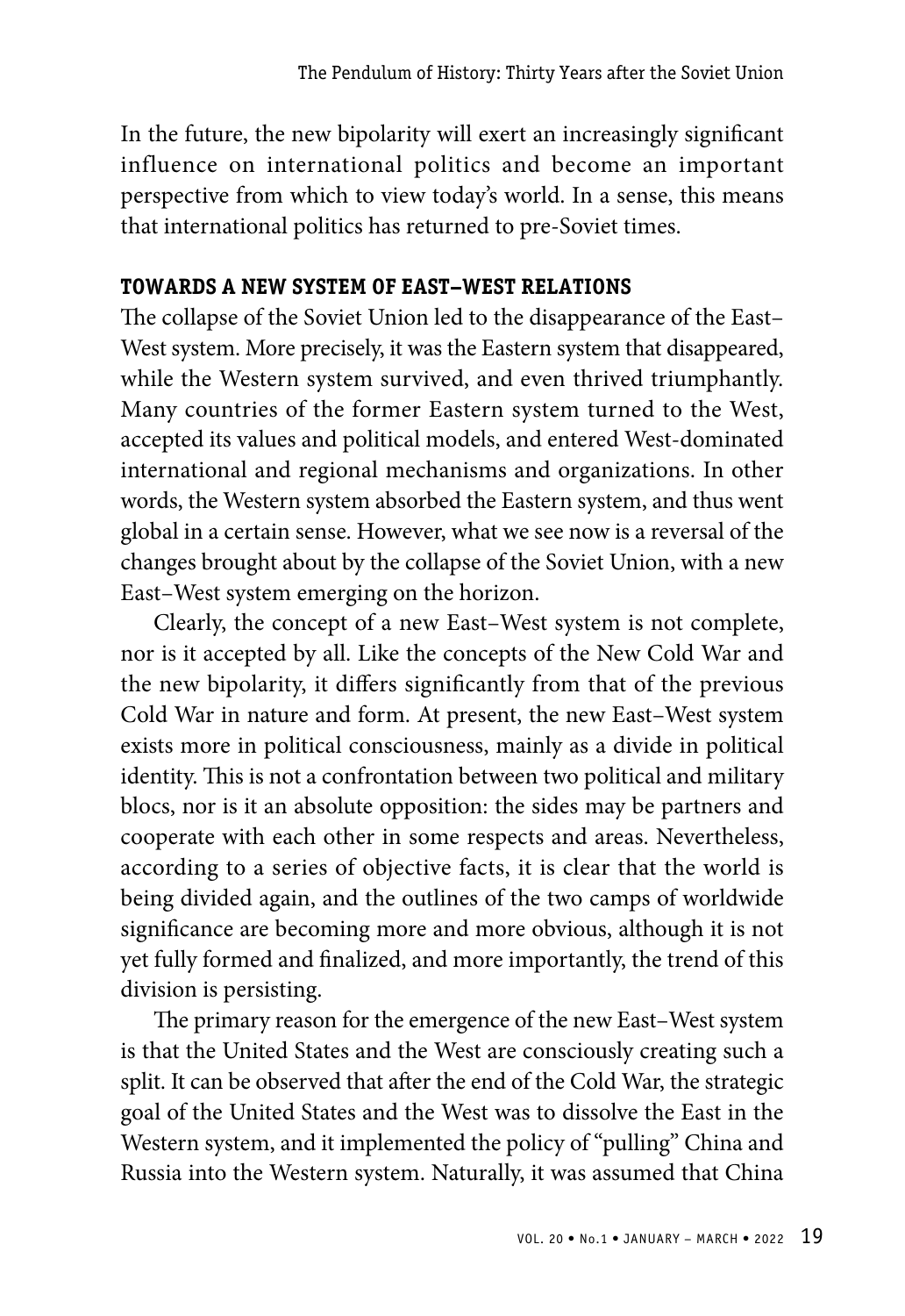and Russia would accept Western values and the West's dominant position in the world. Thus, in the early to mid-post-Cold War period, U.S. policy towards both China and Russia was that of "engagement." However, the subsequent development of China and Russia shows that they cannot be transformed by Western templates, nor will they give up their independent status or accept the unilateral hegemony of the U.S. After that, the U.S. strategic thinking changed, and the U.S. started to view China and Russia as strategic competitors and challengers to the United States, adopting the policy of strategic containment against both countries. The United States does not treat China and Russia as two isolated challenges but as one whole. The U.S. wants to rebuild the Western alliance against the East like in the previous Cold War. This is the way a new East–West system is being created.

Different from the previous Cold War, when the East–West system was divided between the socialist world and the capitalist world, the new East–West system is divided between the political Western world and the non-Western world. In this sense, the new East–West system can be said to be a non-West–West system. The foundation of the new West is the countries that belong to the Western political and cultural circle and are almost the original members of the old West. The composition of the new East system has changed greatly from that of the Cold War. It is a new combination of countries, whose domestic political system and religious culture may be very different, but they have one common feature, that is, they are non-Western countries.

The new East–West system is no less ideological than that during the previous Cold War, though its connotation is different. It is no longer communism versus capitalism, but what the West calls liberal democratic values versus totalitarianism and authoritarian institutions. The new West represents liberal democratic values and its institutions, while the new East embodies totalitarianism and its institutions. Therefore, now liberal democracy has become the symbol of this division. The alliance the United States is seeking to build against China and Russia is called "democratic alliance," the summit of non-Western countries it promotes is called "democratic summit," and its idea of international order is called "liberal international order." It can be seen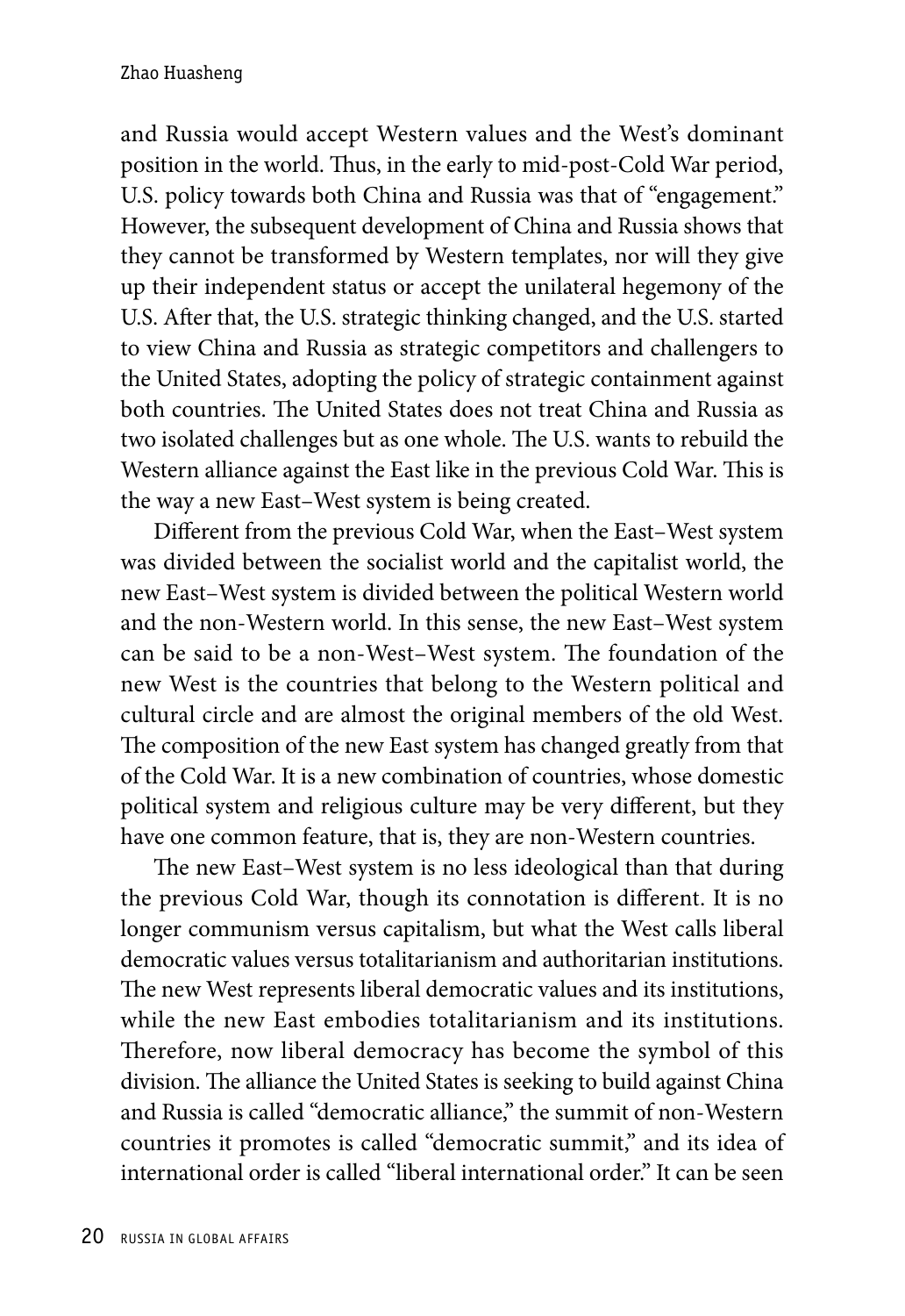that the United States has given priority to ideology as the fundamental difference from China and Russia.

But while the difference in values is an important contradiction in the new East–West system, there are reasons to believe that it is more of a tool for the U.S. to mobilize the West in forming a united front against China and Russia, a theoretical source of justification for its own actions and a cloak for its more important strategic and geopolitical objectives: to maintain the hegemony of the United States and its dominant position in the international order.

There is no clear economic boundary in the new East–West system. The world economic ties are so intertwined, with China and the United States, Europe and Japan being the most important economic partners, that it is impossible to form parallel markets similar to those that existed during the previous Cold War. But some degree of separation, driven by political motives, is emerging. The United States attempts to "decouple" from China economically and technologically, and urgers Europe to adopt the same policy, boycott China's technology, impose economic sanctions against China and Russia, and promote an exclusive mechanism of regional economic integration. To a certain extent, the U.S. is redividing the world economically according to political divisions, although this divide is not yet profound.

This division is even more pronounced in the security area. There is a tendency for NATO to create a North-Atlantic–Indo-Pacific security mechanism. As warships and aircraft carriers from major NATO countries, including France, Britain, Germany, and Japan, enter the Indian Ocean and the South China Sea, a grid and coordinated military partnership is emerging. At the same time, the militarization of the Quad mechanism of the United States, Japan, India, and Australia is increasing. A "containment line" is emerging from the Arctic, Baltic and Black Seas, and the Indian Ocean to the South and East China Seas. On the other hand, under the external strategic pressure, China and Russia are developing closer and deeper military and security cooperation.

Like it or no, this trend in international security can only lead the world to a new confrontation between two fronts. The latest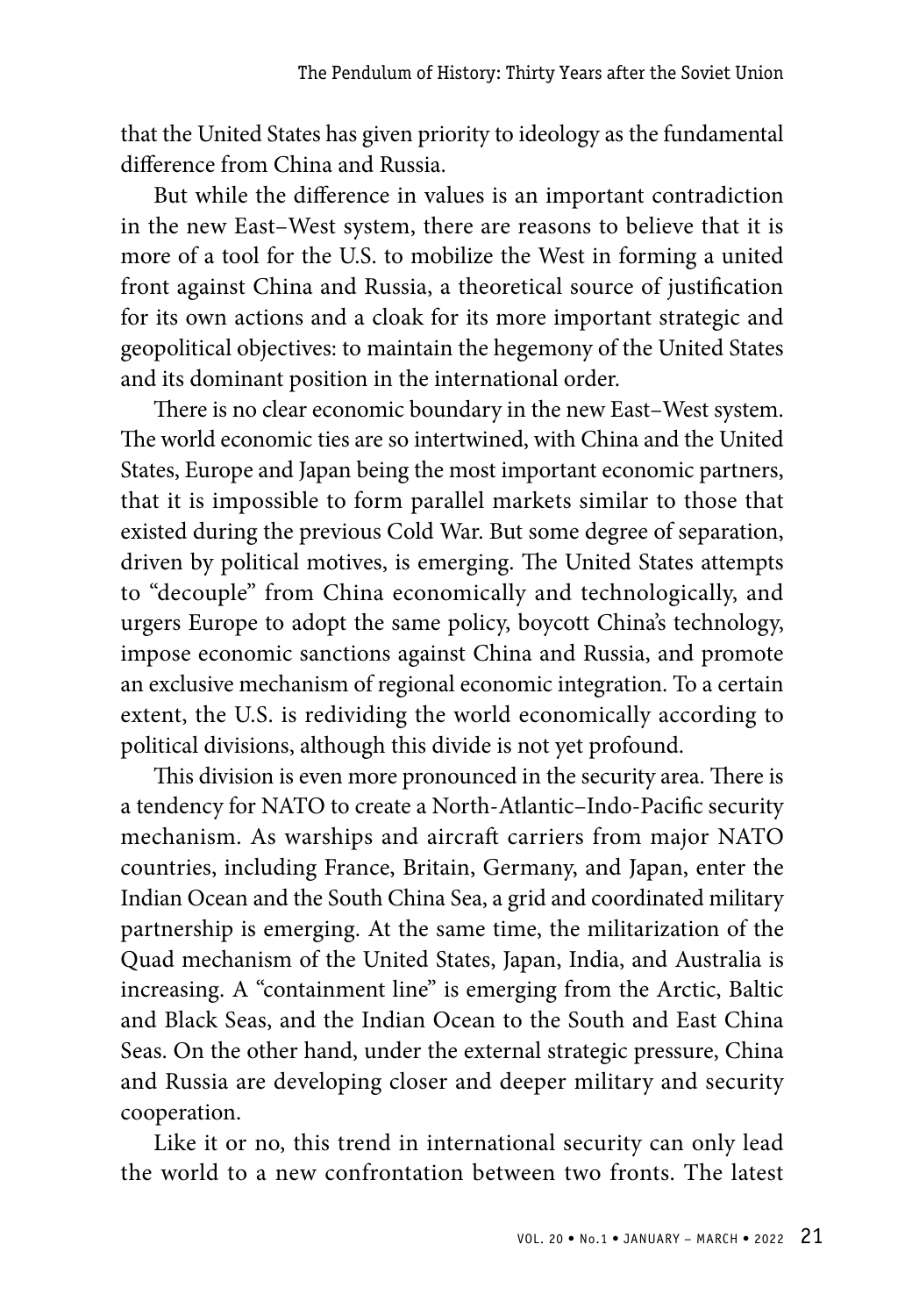international political changes are strengthening the trend. In September 2021, the United States, Britain, and Australia announced the establishment of a new military alliance targeting the Indo-Pacific region. At the same time, the SCO started the process of admitting Iran as a full member. After the U.S. withdrawal from Afghanistan, the pro-U.S. government quickly collapsed, and Afghanistan is likely to move closer to China and Russia in the future. Thus, in the geopolitical sense, with the SCO as a link and framework, China, Russia, Central Asia, South Asia, and West Asia are truly connected into a complete regional combination. It is not an anti-Western group, but it is decidedly a "non-Western" group.

It is necessary to point out the special role of the Indo-Pacific strategy in the new East-West system, which is one of the most important comprehensive mechanisms of the new West. Although the Indo-Pacific strategy is named after the region, it is the grand strategy of the United States in a certain sense. If the United States had a European strategy, an African strategy, and a Latin American strategy, they would not have such overall strategic significance as the Indo-Pacific strategy. The Indo-Pacific strategy targets the most politically and economically active region in the world. It is aimed at the main strategic rivals of the United States—China and Russia. It has attracted almost all the U.S. allies to join in, especially the European Union and NATO. These factors make the Indo-Pacific strategy global.

In almost everything, the Indo-Pacific strategy bears the characteristics of the new Western system. Its members, the United States, India, Japan, and Australia, are all politically Western countries. It claims to represent the liberal international order ideologically, it excludes China from regional economic integration, and it shows signs of forming a Quad-based security mechanism against China and Russia. It can also be seen that the Indo-Pacific strategy dovetails with the East–West system even in terms of geographical features. Both the new East–West system and the Indo-Pacific strategy have similar geographical characteristics, that is, one side is mainly composed of Eurasian countries and the other is mainly consisted of maritime states. China and Russia are the largest countries in the Eurasian continent,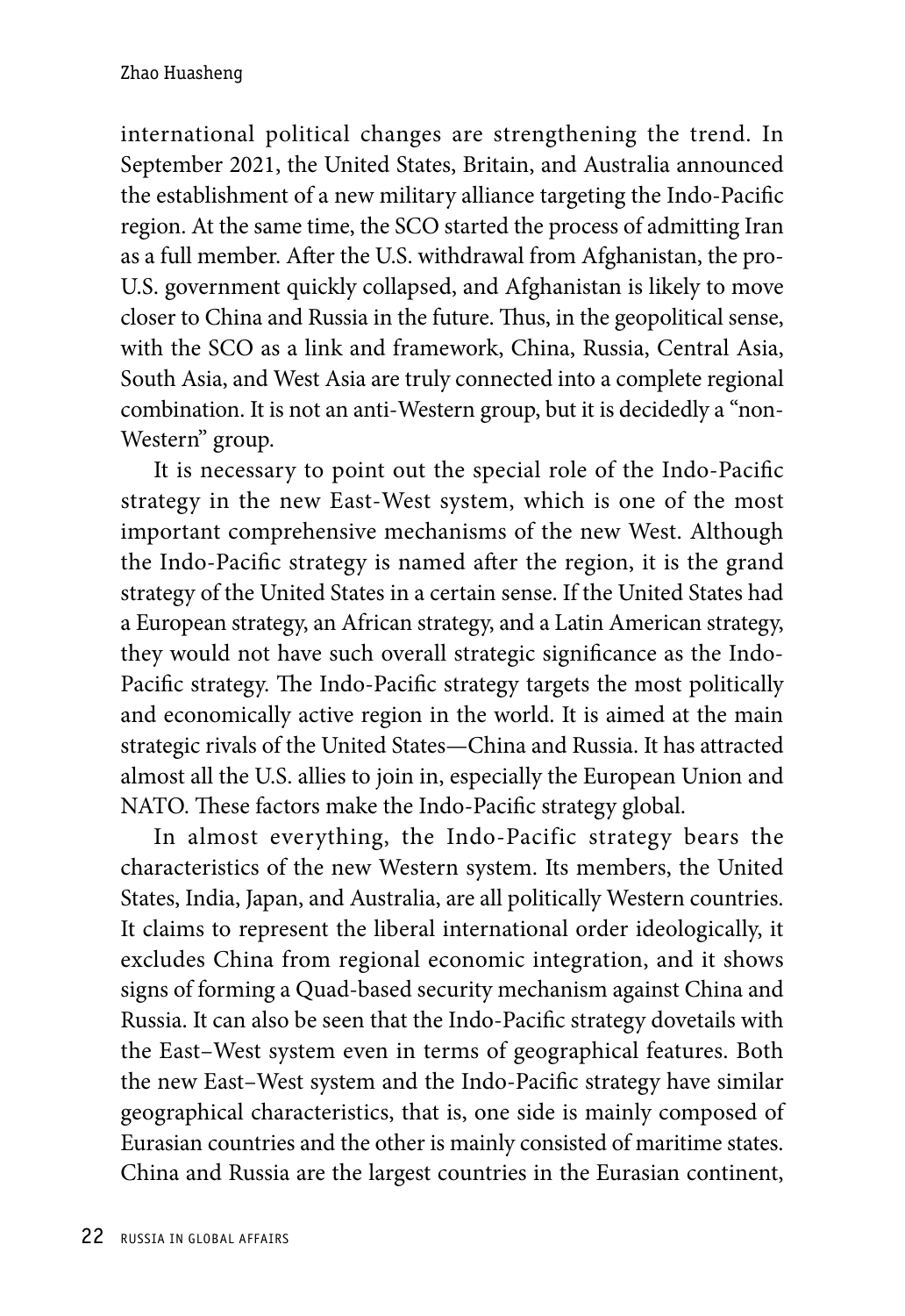while the new Western system and the Indo-Pacific strategy states are mostly maritime states. Although this is not the reproduction of the traditional competition between land power and sea power systems, the differences in their geographical characteristics exist objectively.

### **LIBERALISM : FROM TRIUMPH TO FALL**

After the collapse of the Soviet Union, liberalism entered perhaps its most glorious period in history. In terms of ideology and value system, liberalism is attractive and widely admired. In terms of national development model, the political model of liberalism has become the object of emulation by many countries. In international relations, the export liberal democracy model has proved its political correctness by breaking through the constraints of traditional international rules. In short, from the point of view of the West, this is the end of history. After liberalism, there is no higher human ideal, and no better state model than democracy.

But now, liberalism has suffered a major setback around the world, both in theory and in practice. Liberalism is still there and will be for a long time to come, and it will still be important as a value system and political model, but it has now undoubtedly turned from a rising tide to a falling tide. Its ideological appeal has waned, its political model is no longer universally imitated, the absoluteness of its truth has been questioned, its uniqueness has been challenged, and its ultimate nature has been denied in a philosophical sense.

The fundamental cause of this retreat lies in liberalism itself. On the one hand, in terms of national development and governance, Western countries are confronted with a large number of problems, such as the polarization of the rich and the poor, political division, accumulation of social problems, inability of institutions to revamp themselves and find effective solutions. At the same time, non-Western countries such as China have risen rapidly and shown greater efficiency in economic development and social governance. This provides a contrast in which the superiority of the liberal model of development is challenged, and it can no longer claim to be the best and the only right choice. The weaknesses of the Western model were particularly exposed after the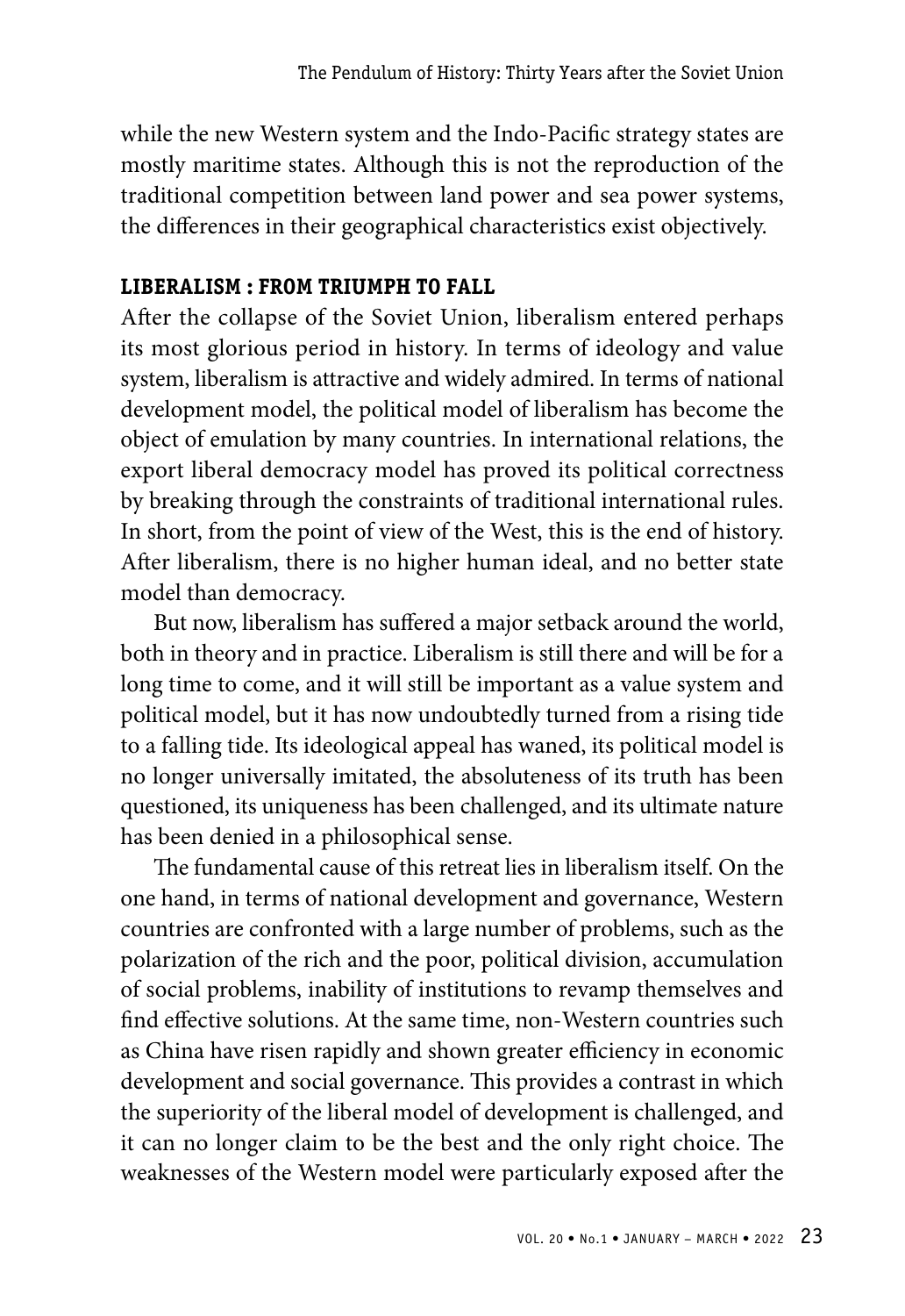outbreak of COVID-19 in 2020 when the United States, with the best medical resources, performed poorly in responding to the pandemic, allowing hundreds of thousands of people to die.

Considering themselves Cold War winners, the United States and the West tried to transform non-Western states along liberal lines, but suffered an almost total failure to export liberal political systems to countries outside the Western world.

There are two main ways to export the liberal model: one is "color revolution," the other is the direct use of force and war. But neither brought real democracy and freedom to the target countries or facilitated significant economic and social development. The forcible export of the liberal model brought about more disastrous consequences. The war and military intervention by the United States in Afghanistan, Iraq, Syria, and Libya plunged these countries into long-term wars and chaos: their national economies collapsed, their social and economic achievements of many years were instantly destroyed, countless civilians were killed and injured, and a large number of people were displaced and have become refugees, creating an extremely serious problem for European countries.

The war in Afghanistan is the latest and most typical example. America's 20-year war in Afghanistan ended in complete defeat in August 2021, when the Taliban retook power after a hasty withdrawal of the U.S. troops from the country. America's defeat is not just a defeat in the war; it is a defeat in the export of liberalism as well. It is safe to believe that the United States did not plan for a long war when it launched Operation Enduring Freedom in Afghanistan, which initially was primarily retaliatory and punitive, and for that reason was widely understood and supported by the international community at the time. But after the defeat of al-Qaeda and the overthrow of the Taliban, the objectives of the American war began to shift quietly, and geopolitical goals turned into an American idée fixe. At the same time, the United States moved from retaliation against al-Qaeda and the Taliban to democratic transformation in Afghanistan, trying to build a Westernstyle Afghan state consistent with liberal values. This is the main reason the war in Afghanistan dragged on for twenty years.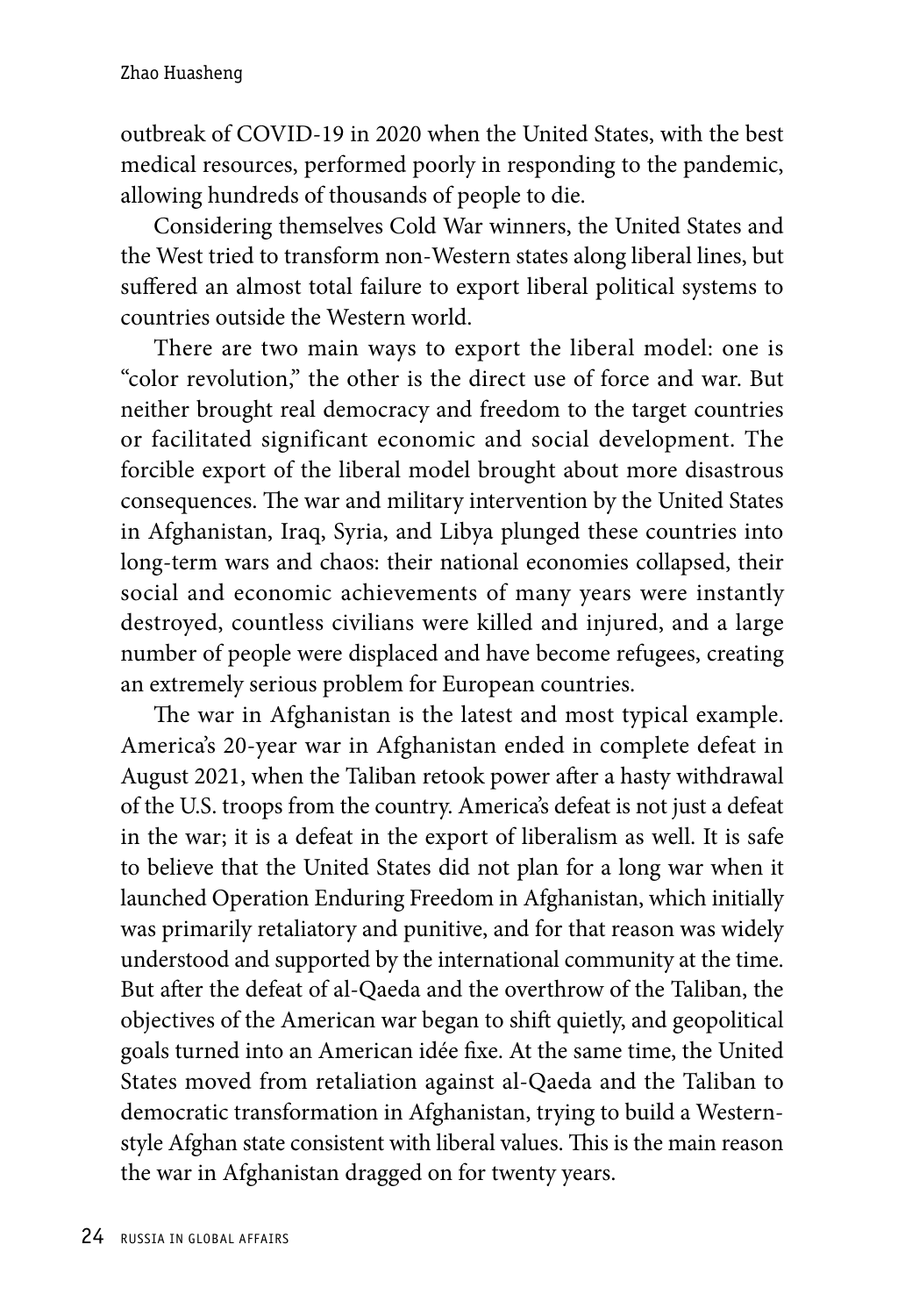From the perspective of historical progressivism, liberalism has important values, especially when compared with extreme religious thought and politics, and many non-Western countries, including China and Russia, also subscribe to the idea of democracy and freedom, although they interpreted it differently. But the problem is that imposing one's ideas and model on another country by force is not democracy and runs counter to the principles of democracy. It cannot but provoke opposition from other people. Moreover, no institutional model can work without proper ideological and cultural preparedness, and it must reach a certain balance with the local historical and cultural traditions before it can blossom and bear fruit. Seeds sown on unsuitable soil will not bear the desired fruit. Historical progressiveness and backward traditions are often contradictory. Maintaining dynamic balance is the best way to achieve positive results. America's defeat in Afghanistan is a milestone event that marks the historic failure of liberal salvation. Countries, including Western ones, have realized that liberalism is not a universally welcome value, nor is it an institution that can be transplanted at will. This is not necessarily a collapse of American hegemony, but it has spurred negative conclusions about the historical experiment of the United States and the West to transform non-Western countries with liberalism by force.

The heavy blow to liberalism also came from the hegemonic performance of the United States in world politics. After the collapse of the Soviet Union, the U.S. lost all checks and balances as the sole superpower, acting without restraint and fearing no punishment. But instead of rational restraint, the United States has moved towards unilateralism, ignoring the interests of other countries and the constraints of international law, arbitrarily interfering in the internal affairs of other countries, withdrawing from international mechanisms, implementing sanction policies, and frequently using force against other countries. In particular, the U.S. used false evidence to launch a war against Iraq. The picture of the U.S. lying was shown to the world, which not only greatly harmed the moral credibility of the United States, but also caused immeasurable damage to the image of liberalism.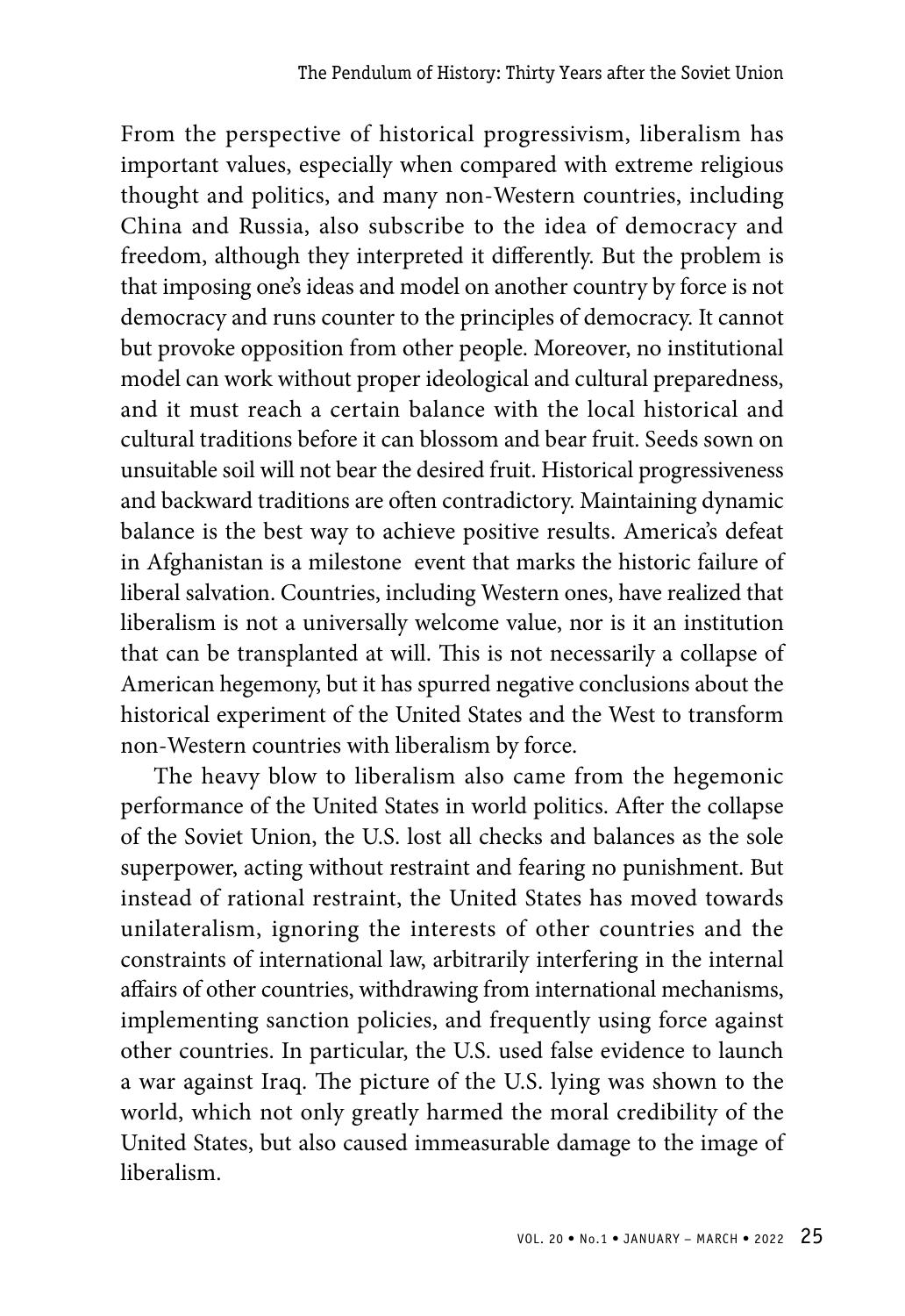Now, even the author of the end of history has to admit that history does not end here. In a sense, it is a new beginning.

# **FROM HOPES TO BUILD A NEW EUROPE TO ITS SPLIT**

The collapse of hopes to build Greater Europe is another major setback in international politics after the disintegration of the Soviet Union. The idea of Greater Europe between Russia and Europe is an age-old topic, which was floated even in the Soviet times: Charles de Gaulle put forward the idea of Greater Europe stretching from the Atlantic to the Urals, and Mikhail Gorbachev proposed a "common European home." But it was only with the collapse of the Soviet Union, the closing of the Cold War and the end of confrontation between the two blocs that the blueprint for a Greater Europe became possible for the first time.

For some time after the collapse of the Soviet Union, Russia and Europe did move towards each other, driven by great enthusiasm and expectations for the realization of the Greater Europe concept. In terms of political relations, Russia and the EU signed a ten-year Partnership and Cooperation Agreement in 1994, and created a mechanism of Russia-EU summits, which were held twice a year since 1998. In 2003, the Russia-EU St. Petersburg Summit proposed a plan to create four common spaces from Lisbon to Vladivostok, namely, the Common Economic Space, the Common Space of Freedom, Security and Justice, the Common Space of External Security, and the Common Space on Research, Education and Culture. In terms of security relations, in 1996, Russia announced its formal accession to the Partnership for Peace program, the NATO-Russia Founding Act was signed, and a Permanent Joint Council (PJC) was established in 1997, which was replaced by the NATO-Russia Council in 2002.

However, thirty years on, the reality is that Russia remains Russia, and Europe remains Europe. More than that, Russian-European relations are now at their worst since the end of the Cold War, with the two sides even further apart than in the late Soviet era. Russian-European relations have been suffering from successive disputes, conflicts, and crises. Now both view each other as a political alien and a security challenger rather than a friend with whom to create a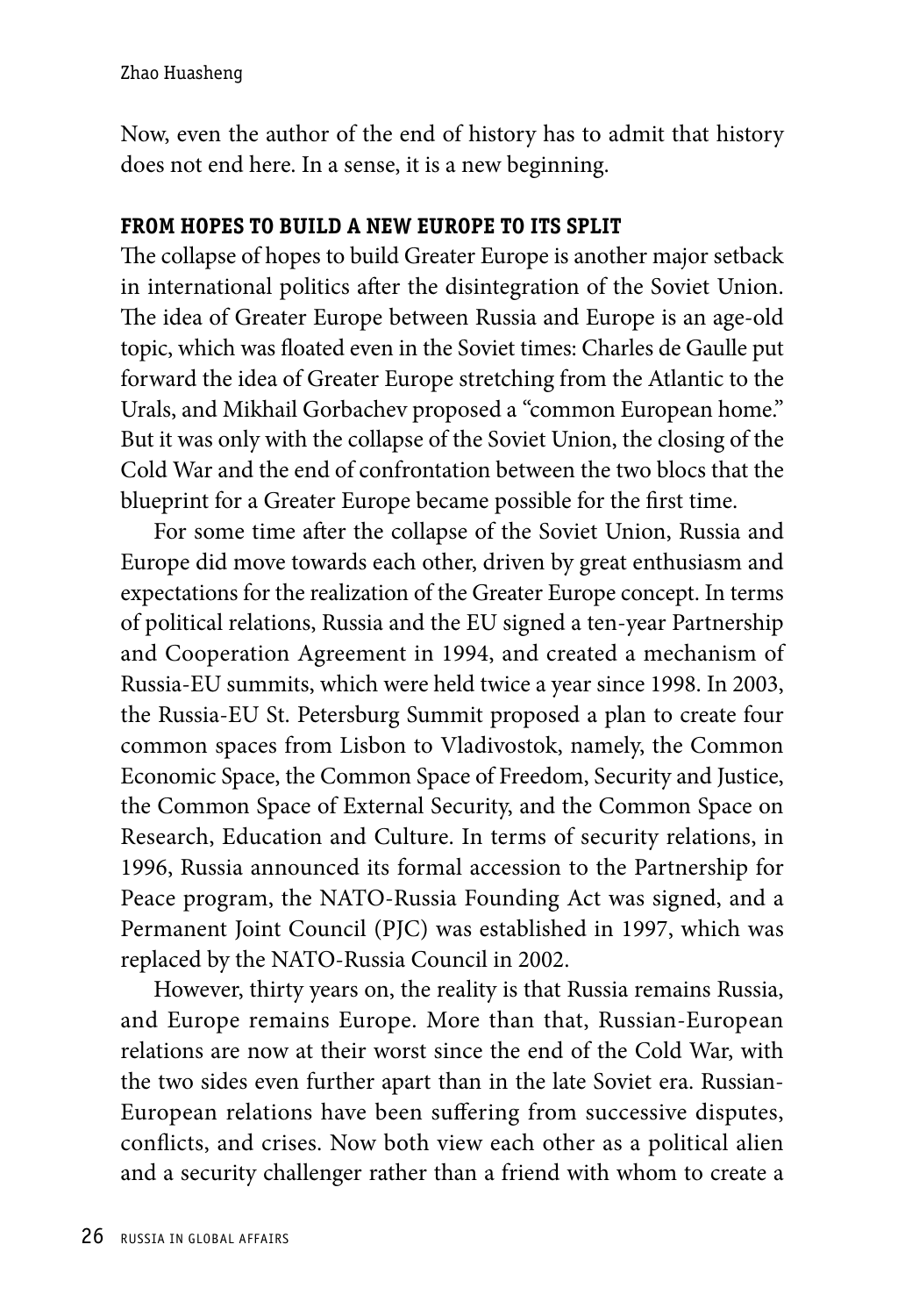common family. Military confrontation between them has unfolded in parts of Eastern Europe, the Baltics, and the Black Sea. Economic relations between the two sides have also declined. Although the EU remains Russia's largest trading partner, its share in Russia's foreign trade has dropped from more than 50 percent to less than 40 percent due to EU sanctions and the pandemic. The picture of Greater Europe has darkened and become increasingly blurred. The topic of Greater Europe is off the bilateral agenda, the four common spaces are no longer mentioned, and the main theme of bilateral relations is not cooperation but mutual dissatisfaction.

It is safe to say that the hope of Greater Europe, which seemed close after the collapse of the Soviet Union, has now been shattered. This is not because Russia or Europe is against it. In fact, both Russia and Europe support the idea of Greater Europe. Since Peter the Great, Russia has had an emotional and historical complex of integration into Europe. Despite many setbacks, Russia has never really and completely given up, and it cannot but try again whenever new hopes arise.

Russia's "Turn to the East" after the Ukraine crisis in 2014 was a widely discussed topic. There are people who believe that Russia has replaced the idea of Greater Europe with the concept of Greater Eurasia, which was put forward by President Putin in 2016. However, while this represents Russia's pivot towards Eurasia, it does not mean Russia is abandoning Europe. Russia's turning to the East is not leaving Europe, nor replacing Europe with Asia. It merely intensifies its eastward orientation, with a more balanced European and Asian relations and greater diversification in economic ties, technical cooperation, sources of investment, and energy markets. The concept of Greater Eurasia does not negate the concept of Greater Europe. They are not mutually antagonistic or exclusive. Theoretically, Greater Eurasia could include or dock with Greater Europe, and if that were possible, Russia would not reject this option.

The Turn to the East is a realignment of Russian diplomatic priorities, or a diplomatic shift, but it does not change the nature of Russia's civilization and culture, which still sees itself as a part of Europe. As an ideology and a thought, Westernism has deep roots